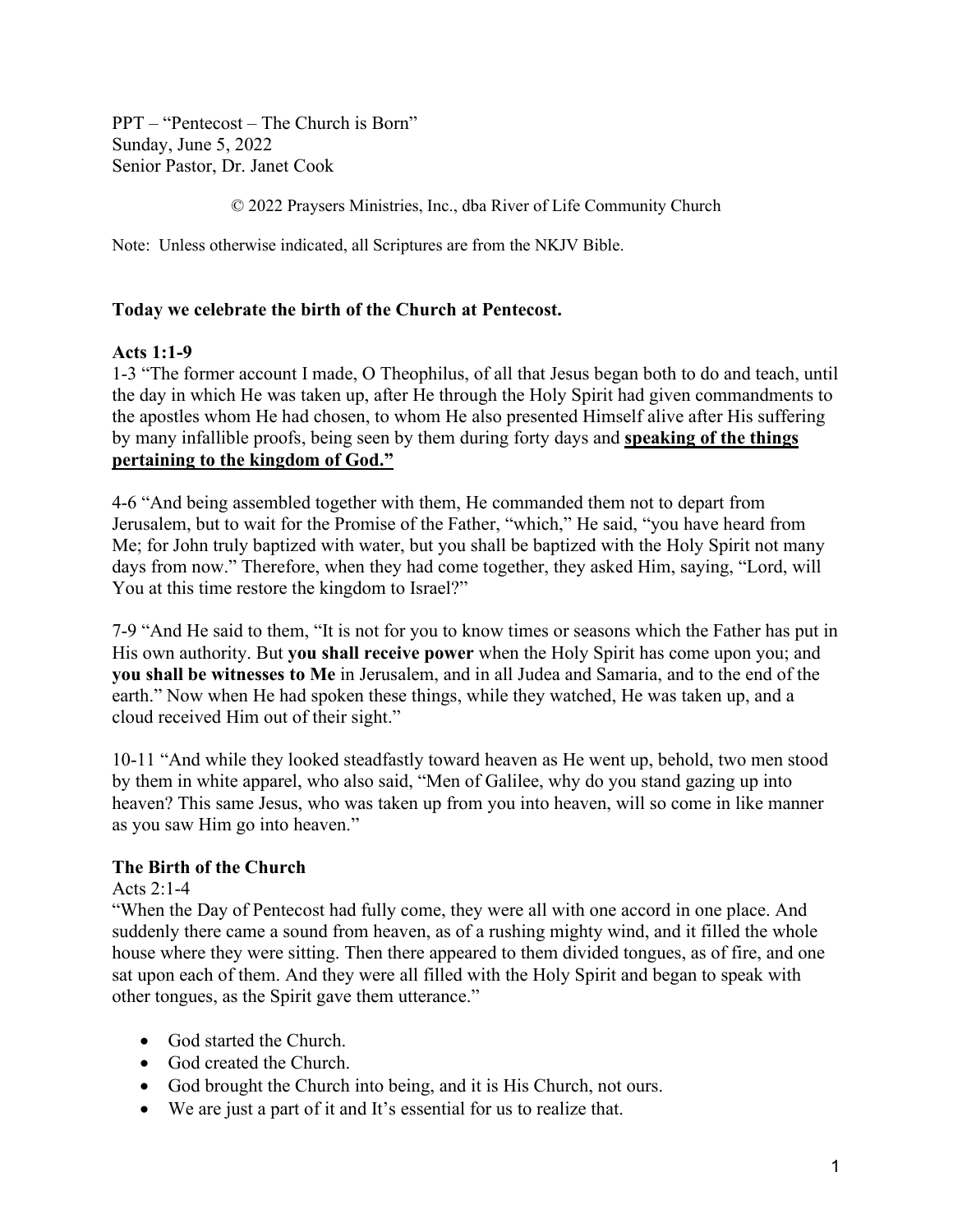## 1 Corinthians 12:12-14

"Just as a body, though one, has many parts, but all its many parts form one body, so it is with Christ. For we were all baptized by one Spirit so as to form one body—whether Jews or Gentiles, slave or free —and we were all given the one Spirit to drink. Even so the body is not made up of one part but of many."

### **Bishop, Dr. Bill Hamon – The Final Reformation and Great Awakening**

*God could not find a man who could fulfill His next major purpose to bring redemption and reconciliation of man back to God. Therefore, God sent His own Son to become a mortal man.*  Jesus became the only human to be fathered by God Himself. Hamon, Bill. Prophetic Scriptures Yet to Be Fulfilled: During the 3rd and Final Reformation (pp. 195-196). Destiny Image. Kindle Edition.

1 Peter 2:9-10 "But you are a chosen generation, a royal priesthood, a holy nation, His own special people, that you may proclaim the praises of Him who called you out of darkness into His marvelous light; who once were not a people but are now the people of God, who had not obtained mercy but now have obtained mercy."

- The Church was God's idea from the beginning.
- The Church is the bride of Christ.
- The Church is God's plan for sharing the Gospel of the Kingdom.
- God wants the church to stand for the truth, His truth, and to be unshakable in our presentation of the Gospel of the Kingdom.
- The Church belongs to God. It is His Church, not ours.

# **The Mission Of The Church**

Bishop, Dr. Bill Hamon – *"Everything Jesus will do on earth will be done through His Church. We are not referring to a local church or some denomination but to the one, universal, manymembered, corporate Body of Christ that is the Church. We are talking about what Daniel refers to as the saints of the Most High, who shall possess the Kingdom and are given governmental power to execute the judgments written."* Hamon, Bill. Prophetic Scriptures Yet to Be Fulfilled: During the 3rd and Final Reformation (p. 23). Destiny Image. Kindle Edition.

#### **Acts 2:5-15**

5-7 "And there were dwelling in Jerusalem Jews, devout men, from every nation under heaven. And when this sound occurred, the multitude came together, and were confused, because everyone heard them speak in his own language. Then they were all amazed and marveled, saying to one another, "Look, are not all these who speak Galileans?"

8-11 "And how is it that we hear, each in our own language in which we were born? Parthians and Medes and Elamites, those dwelling in Mesopotamia, Judea and Cappadocia, Pontus and Asia, Phrygia and Pamphylia, Egypt and the parts of Libya adjoining Cyrene, visitors from Rome, both Jews and proselytes, Cretans and Arabs—we hear them speaking in our own tongues the wonderful works of God."

12-15 So they were all amazed and perplexed, saying to one another, "Whatever could this